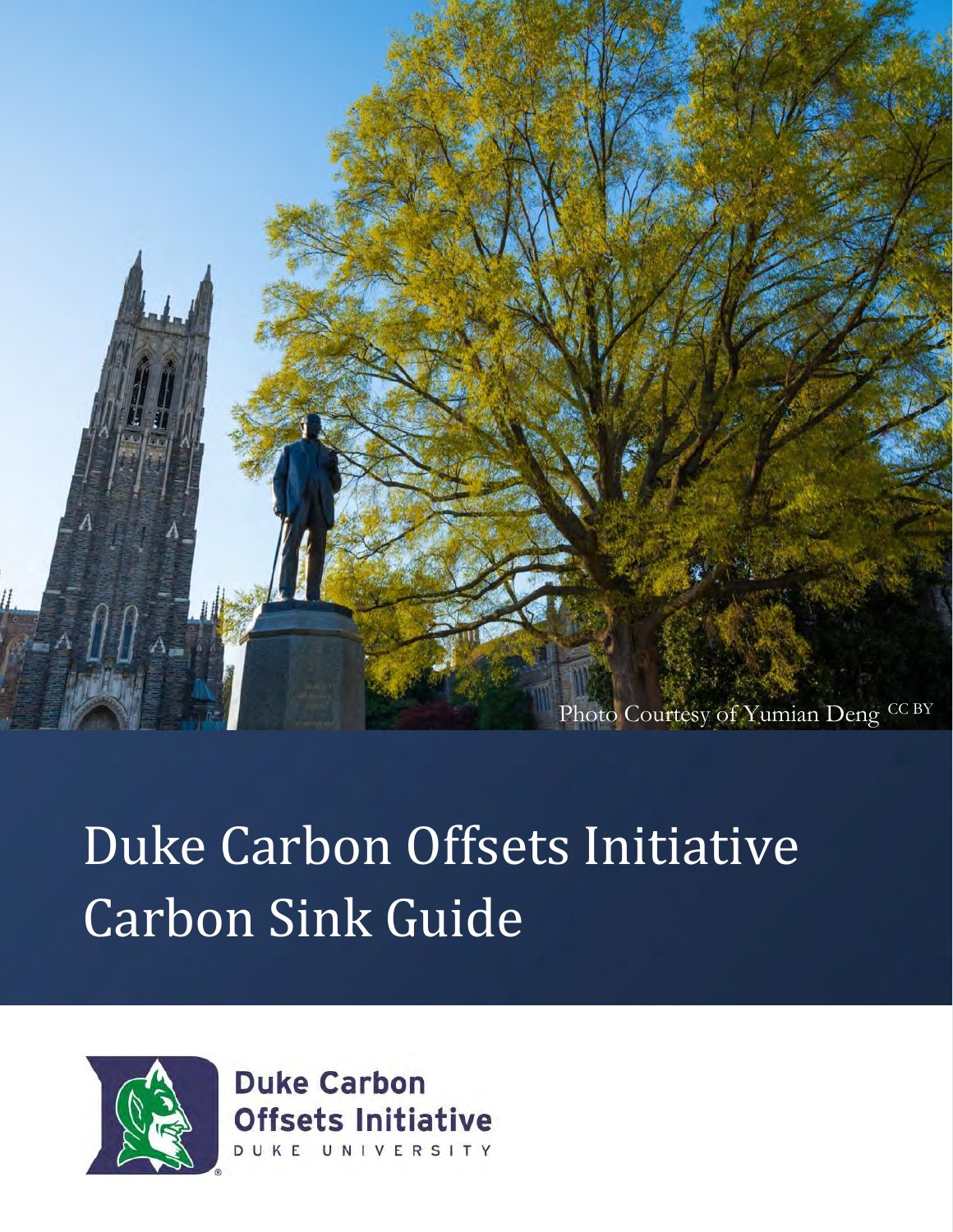### Duke Carbon Offsets Initiative



#### **History**

In 2007, Duke University signed the American College and University Presidents' Climate Commitment (ACUPCC) and set a target of achieving climate neutrality by 2024. After being aggressive with reducing emissions on campus, Duke will have to offset an estimated 185,000 metric tons per year of carbon dioxide in 2024. The Duke Carbon Offsets Initiative was created as a branch of Sustainable Duke to help Duke University reach climate neutrality. Since its beginning in 2009, it has developed a variety of innovative carbon offset programs in swine waste-to-energy, energy efficiency, solar, and urban forestry.

#### **Vision**

To make Duke University a model climate-neutral institution and to lead peer institutions in their efforts to become climate neutral.

#### **Mission**

- To meet Duke University's climate neutrality goal by 2024 by **developing and implementing the University's strategy** for identifying, creating, and purchasing carbon offsets.
- To implement the strategy in a way that **provides educational opportunities** for students, faculty, and staff.
- To **prioritize local, state, and regional offsets that provide significant environmental, economic, and societal co-benefits**  that are beyond the benefits of greenhouse gas reduction.
- To **facilitate and catalyze high-integrity, unique offset projects**  by serving as a resource for other institutions.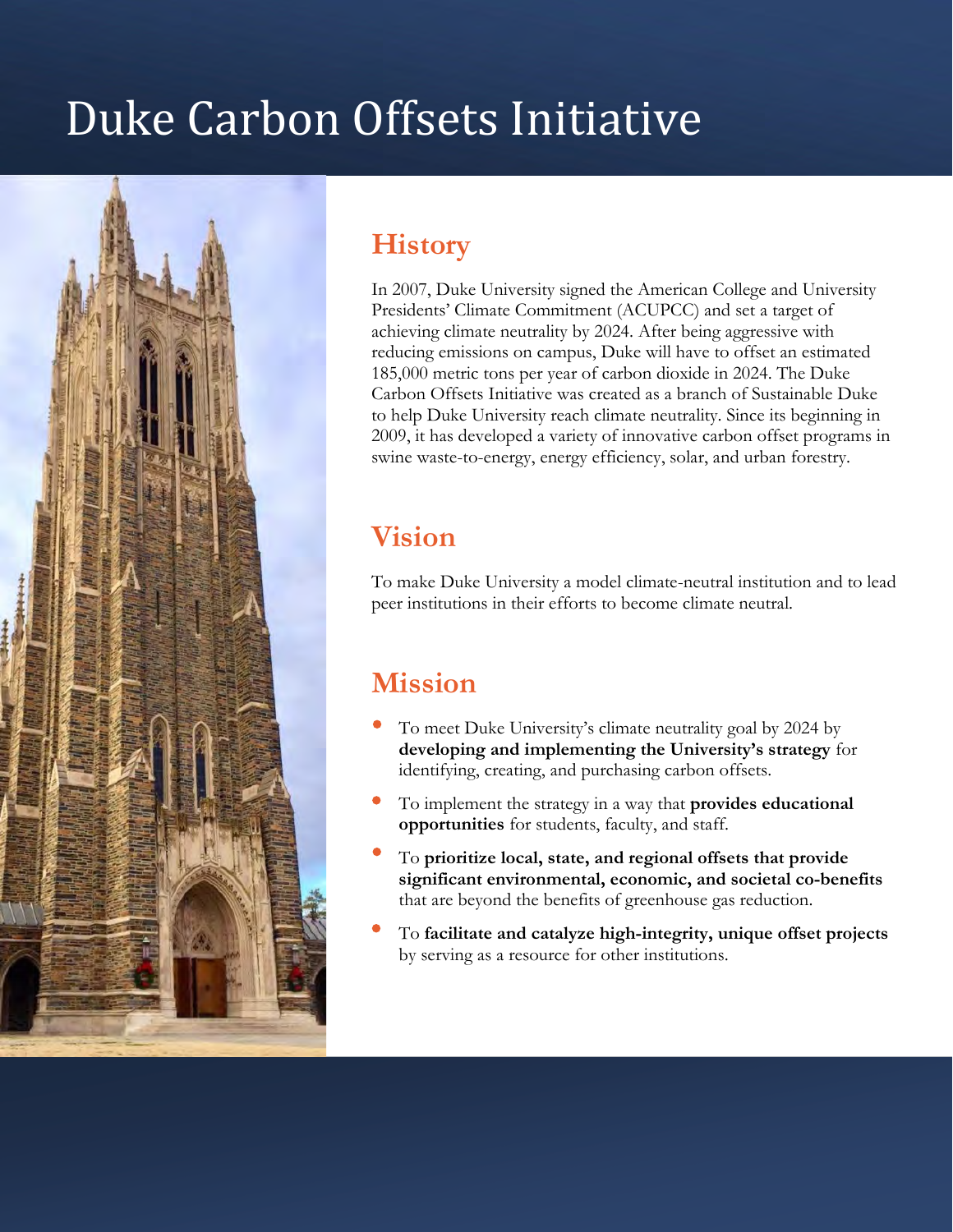# Carbon Sinks

#### Introduction

As climate neutrality goals have been set by colleges and universities across the country, new and innovative ideas for offsets have continued to surface. Urban tree planting offset projects are growing in popularity, due to the local co-benefits they provide for educational institutions and their surrounding communities. To facilitate these project types, the Duke Carbon Offsets Initiative (DCOI) developed an [Urban Tree Planting Protocol](http://sustainability.duke.edu/carbon_offsets/urban_forestry/urbanforestprotocol.pdf) that provides guidance on how to generate offsets from tree plantings. Through a partnership with [Urban Offsets, a](http://urbanoffsets.co/) start-up out of Greensboro, NC, DCOI has provided guidance for tree plantings across the US – with over 6,400 trees planted in 2017.

As an extension of this program, to accommodate increasing interest from academic institutions, this document aims to provide a pathway for institutions to count additional carbon sequestered from trees planted on-campus. It is important to note that because this document focuses on planting within the university's owned acreage, these tree plantings could not be counted as offsets. Instead, they are counted as carbon sinks and negative line items towards on-campus Scope 1 emissions in greenhouse gas (GHG) accounting.

To meet the growing desire for on-campus tree plantings while ensuring PAVER requirements are met, steps must be taken to qualify these plantings as carbon sinks. Specifically, additionality becomes challenging, as few institutions keep a full and updated inventory of on-campus trees, or track routine plantings and removals of trees to set the Business-As-Usual (BAU) scenario. In approaching carbon sinks, universities and colleges should avoid two issues:

- 1. Institutions counting on-campus tree plantings as offsets, rather than as carbon sinks.
- 2. Institutions selectively counting the carbon sequestration of some activities, like on-campus tree plantings, but not others, such as land use changes or clear cutting for new construction, that may result in increased emissions overall.

For example, if an institution decided to consider on-campus tree plantings in their greenhouse gas accounting, they would need to approach the situation systematically. By just counting future plantings as offsets, the institution is encountering both issues detailed above. First, any plantings counted on campus must be considered as carbon sinks. Offsets are emissions reductions outside of the territorial bounds of the university. Second, by only counting plantings, without inventorying on campus trees, or establishing a replacement policy, the school is not proving additionality of the carbon sequestration. While carbon sinks are treated differently than offsets, institutions should still adhere to best practices in their greenhouse gas accounting.

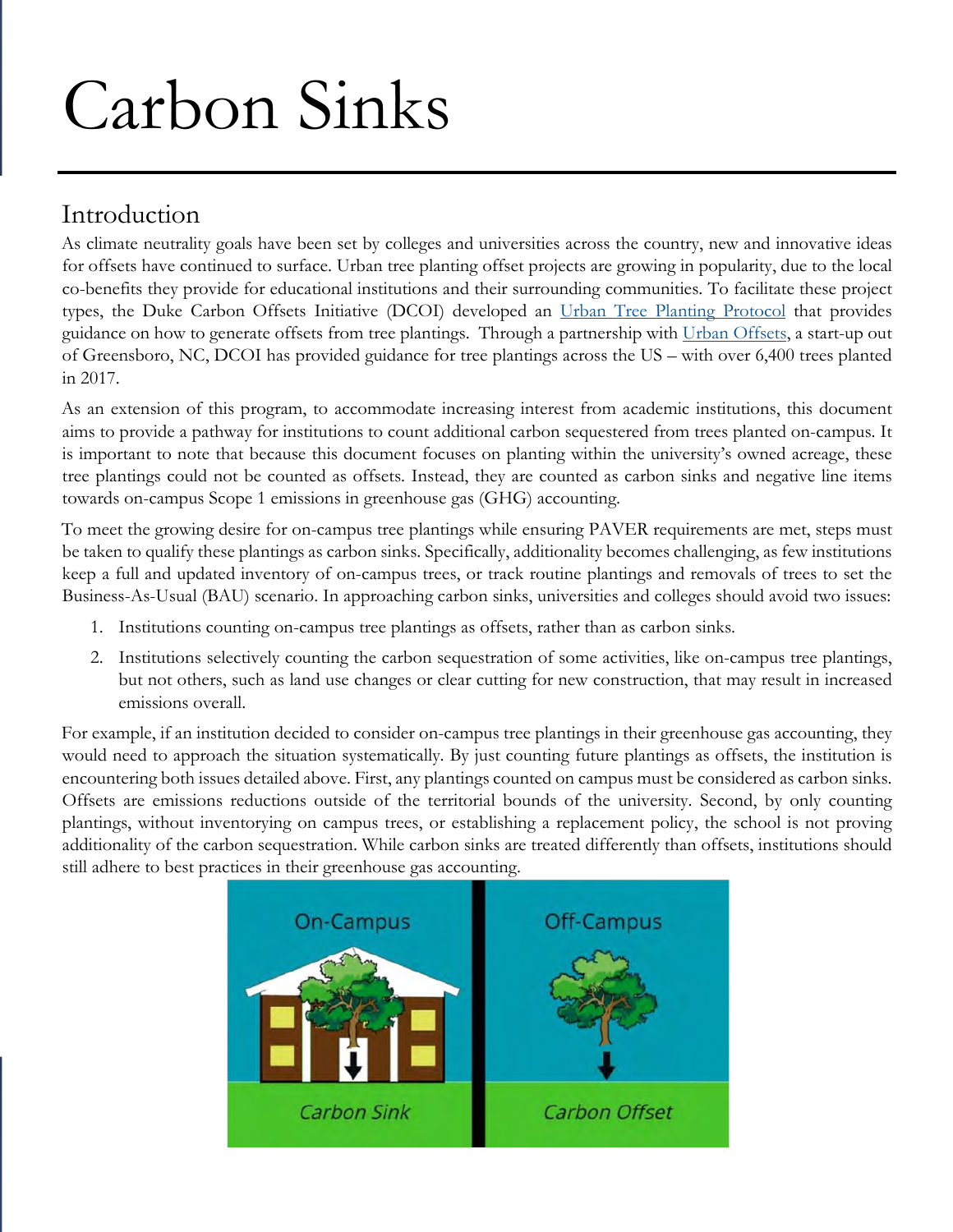#### Best Practices for Additionality

To establish additionality and ensure that calculated emissions reductions reflect actual values, several steps are required:

- 1. Complete a five-year inventory of all campus trees and establish a strict tree replacement policy.
- 2. Establish emissions equations for landscaping/construction impacts and include in Scope 1 accounting.
- 3. Plant and monitor additional trees and calculate carbon sequestered annually.
- 4. Count the carbon sequestered as a carbon sink as negative emissions under Scope 1 in GHG accounting. 5. Count carbon emitted through land use change and timber harvest as emissions under Scope 1 accounting.

#### **Case Study: Colgate University**

Colgate University follows the best practices listed above. The campus has an inventory of all on-campus trees, and calculates the rate of carbon sequestration and emissions when trees are removed. In 2013, Colgate conducted its initial tree carbon inventory. Utilizing the technical expertise of a local forester and guidance from the US Forest Service (USFS), the inventory involved conducting field measurements of all trees larger than 3 inches in diameter at breast height (DBH) in 174 sample plots. Using established guidelines and calculations, these measurements were used to determine the amount of stored carbon and annual rate of sequestration. Additionally, students created a GIS database of all trees on the main campus and the Office of Sustainability published the university's [protocol](http://www.colgate.edu/docs/default-source/default-document-library/2013-colgate-forest-carbon-inventory-and-projections.pdf?sfvrsn=0) [t](http://www.colgate.edu/docs/default-source/default-document-library/2013-colgate-forest-carbon-inventory-and-projections.pdf?sfvrsn=0)o share with other institutions. Altogether, the field measurements took a few months throughout the winter with another few months to compile the data and write the report. Besides staff and faculty time, the university also paid the forester some consulting fees. According to John Pumilio, the campus sustainability director, including campus forests is a vital and necessary component to Colgate's sustainability and climate action work.

The tree inventory process involves being accountable for tree management on campus. As universities grow and needs change, this typically involves land-use changes that result in major tree removals. For many colleges and universities, this alone is reason enough to pass on inventorying on campus-trees. But for Colgate, this was an opportunity to see trees as a campus asset and ensure that if trees had to be removed, they would be replaced in their entirety.

Recently, Colgate has encountered this exact scenario. To construct two new dormitories on campus, 2.5 acres of trees were removed. While this is only a fraction of the 1,000+ acres of trees inventoried, the loss mattered. Upon tree removal, Colgate's president, Brian Casey, requested a full count of trees lost. Colgate has a campus policy to plant two new trees for every one lost. This policy ensures that Colgate's forests will remain vibrant and a part of the university's long-term natural heritage. The tree removal for the construction of the new residence halls will result in positive emissions in their greenhouse gas accounting, but according to John, those are meaningful carbon emissions that should be tracked and included.

In 2018, Colgate will complete the first re-inventory of its forest carbon. John hopes that with the inventory process better understood on campus, that this will allow for greater faculty and student participation. As the leader in carbon accounting for on-campus trees, Colgate has helped to create the model, rather than following one. Recently, Hamilton College, a neighboring institution to Colgate, decided to follow a similar model and verification process. It is John's hope, that as colleges and universities see the rationale and feasibility of a full oncampus tree inventory, more institutions will act, creating a new standard practice.

On campus trees are an important part of Colgate's aesthetic and culture, but the concept and methodology is well within reach for other institutions. John cites technical expertise as the largest barrier for adoption of this methodology, but the success at Colgate and Hamilton shows proof of concept. For more information on the work at Colgate or how to get the conversation started at your school, contact *John Pumilio.*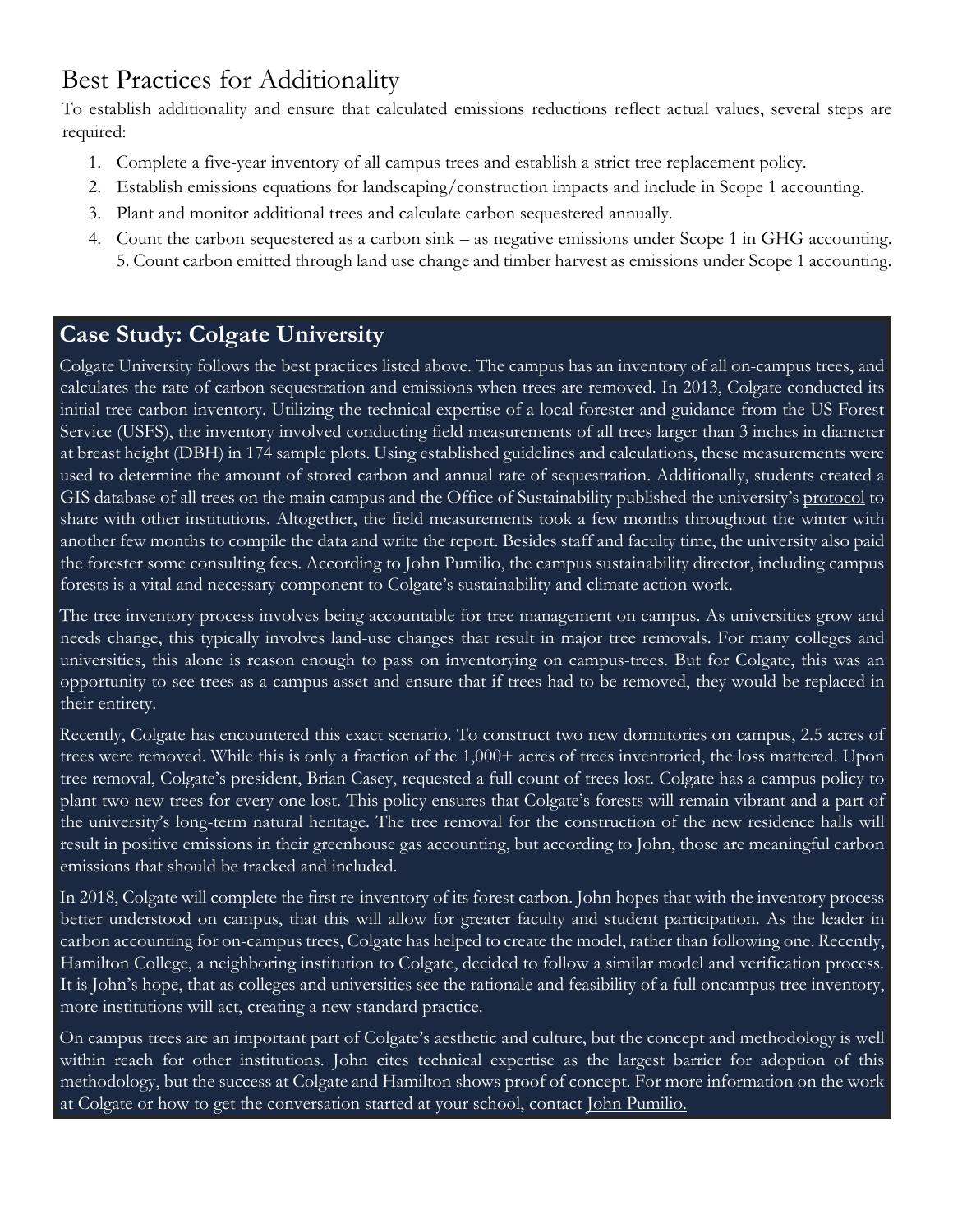#### **The Challenges of Meeting Best Practices**

DCOI recognizes that not all universities have the ability to fulfill the requirements entailed above. While some universities, like Colgate, have the resources and motivation to accomplish this goal, competing priorities oncampus may make this challenging for others. Recognizing the need to establish additionality and meet other PAVER requirements without an overhaul of current campus systems, DCOI proposes the following as a compromise that provides a different pathway for establishing additionality.

#### The Compromises for Additionality

If following the best practices outlined above are not possible for your university, there are two reasonable opportunities for compromise. Each option can independently meet the standards for qualification as a carbon sink. Colleges and universities are encouraged to explore both options and determine which fit best. The following steps outline the two alternate routes for establishing additionality:

- 1. Establish a one-for-one tree replacement policy that is strictly adhered to, or,
- 2. Designate an area on campus as a learning forest and internally commit to planting a minimum of 25 trees and protecting this area for 40 years.
	- a. When designating a 'learning forest' one must also fulfill the requirements as mentioned by the additionality checklist as found in the Urban Forestry Protocol:
		- i. Do you have historical data for the number of trees you have planted in the past 5 years?
		- ii. Are you or your organization bound by law, regulation, statute, or court order to plant trees in the same manner as the UTP Project?
			- 1. Provide explanation of any relevant required actions.
			- 2. Attest via signature to the validity of your response.
		- iii.Do implementation barriers, such as budget, staffing, capacity, knowledge gaps, local resistance, or other factors exist to limit your ability to plant trees beyond current businessasusual levels?
			- 1. Provide detailed explanation of existing barriers.
			- 2. Provide written support for the legitimacy of these barriers when possible.
			- 3. Refer to Procedure for "Determining a Baseline" for guidance in establishing the business-as-usual scenario.
		- iv.Can you demonstrate that the reductions and removals from your offset project are above the business-as-usual scenario?
			- 1. Provide explanation of the business-as-usual scenario.
			- 2. Provide proof of a planting program.
		- v. Is your organization willing to sign an agreement that states you will minimize project leakage by maintaining efforts to pursue and obtain baseline tree planting funding?
			- 1. NOTE: Leakage can also diminish the staff capacity to maintain established trees due to the increase of trees planted. To account for this, it is important to establish a leakage buffer to account for any losses.

Regardless of which path is chosen, monitoring and verification should still occur. DCOI encourages following the guidelines listed below to ensure that the sequestration is correctly calculated and appropriately included in GHG accounting.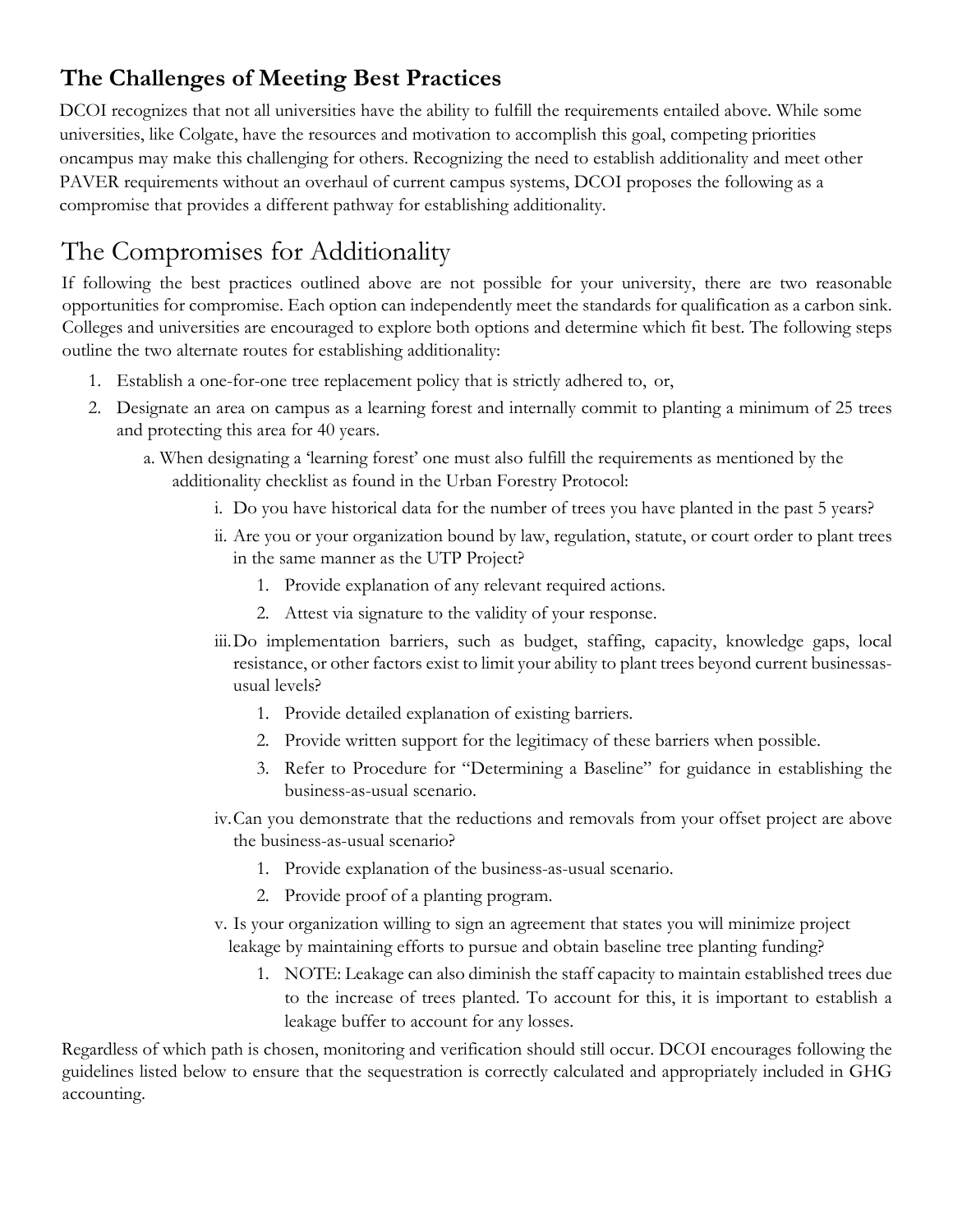- Engage students, faculty, and staff to monitor and measure tree growth over time.
- Calculate carbon sequestered annually.
- Count the carbon sequestered as a carbon sink as negative emissions under Scope One in GHG accounting.

As mentioned previously, for general aesthetic purposes, many campuses replace trees as part of their BAU scenario. The replacement policy ensures a standard BAU scenario, so that any additional plantings can be counted as carbon sinks. The second option's requirement to create a learning forest and plant a minimum number of trees helps ensure additionality by creating a specific and significant action for the institutions to undertake that contrasts with their BAU campus management plans.

#### Meeting PAVER Requirements

In addition to establishing additionality through the steps above, it is also important to ensure that the other PAVER requirements are met. Thus, plantings on campus should follow the same set of rules for PAVER as outlined in the DCOI Urban Forest Protocol. These are summarized below, with references to the DCOI Protocol:

- **Permanent:** Ensure the trees exist in perpetuity, including guaranteed protection through the end of the verification period. Should the project be reversed, appropriate recourse should be followed to ensure that the unintended carbon emissions are payed for or covered by previous buffer pool contributions.
- **Verifiable:** Tree data should be collected every five years and this data should be well managed and verified through peer review. Verification through a 3<sup>rd</sup> party, as described in the protocol, would not apply here as carbon sinks count as negative emissions under Scope 1, not as carbon offsets. Instead, institutions are encouraged to present their tree growth data in a transparent and accessible manner.
- **Enforceable:** Because carbon sinks are not counted as offsets, the approach to meeting the "enforceable" requirement is slightly different than entailed in the DCOI protocol. Plantings are occurring on campus, so the project owner and project operator are the same entity, reducing the likelihood of double-counting. For carbon sinks, it is important that only additional trees are counted as negative emissions, and that these negative emissions are not also being claimed as offsets by the university or by any other entity.
- **Real:** Tree locations, measurement data, and carbon sequestration calculation methodology should be transparent and available to the public.

#### Incorporating Offset Bundling

As with other urban tree plantings, the time to maturation and acquisition of emissions reduction is significant, generally ranging from 20-40 years. While there is greater accountability on-campus to ensure the health and longevity of the additional trees, the carbon sequestration will still require time and is a function of the tree's growth. Colleges and Universities can choose to bundle these carbon sinks with 3<sup>rd</sup> party verified offsets, to ensure both emission reductions now and carbon sequestration in the future. Bundling these carbon sinks with 3<sup>rd</sup> party verified offsets allows institutions to mitigate and adapt to climate change and remain climate leaders. Bundling also allows institutions to bypass the PAVER requirements of the on-campus project, as long as the institution only counts the  $3<sup>rd</sup>$  party offset from the bundle towards their GHG accountings. For more information on offset bundling, see the [Carbon Offset Bundling guidance document.](http://sustainability.duke.edu/carbon_offsets/urban_forestry/offsetbundle)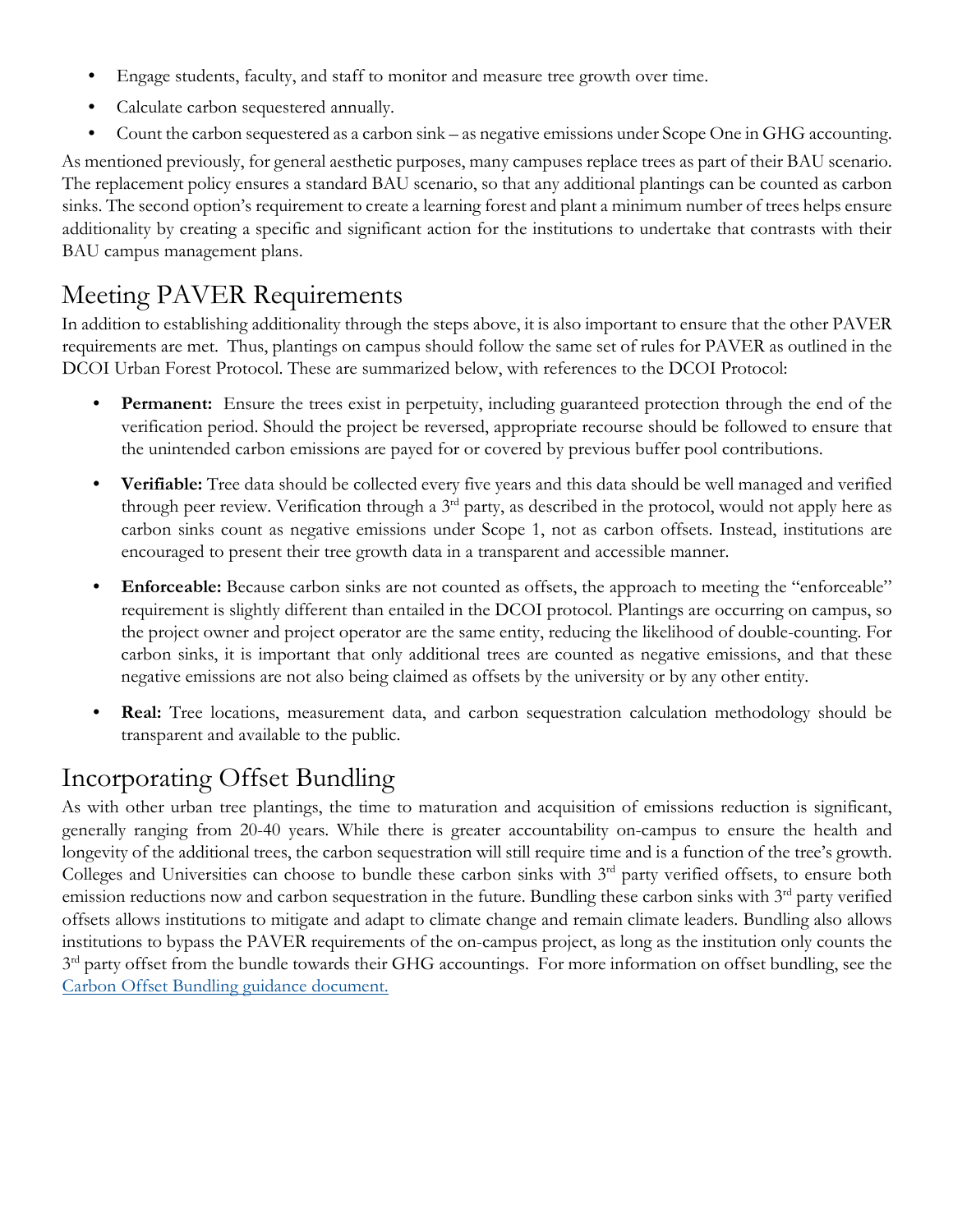

#### Conclusion

There is an opportunity for colleges and universities to conduct urban tree plantings on-campus and, while strict guidelines must be followed to ensure PAVER requirements are met and the plantings are having a meaningful climate impact, the challenges outlined can be reasonably overcome by following the standards set forth in the preceding paragraphs. "The Compromise for Additionality" is likely the most accessible route for most universities. Institutions are encouraged to consider bundling these on-campus tree plantings, or establish a system like Colgate University if necessary resources are available. Carbon sinks, if created in a thoughtful and calculated manner, can be a valuable addition to mitigating and adapting to climate change, and meeting impending climate neutrality goals.